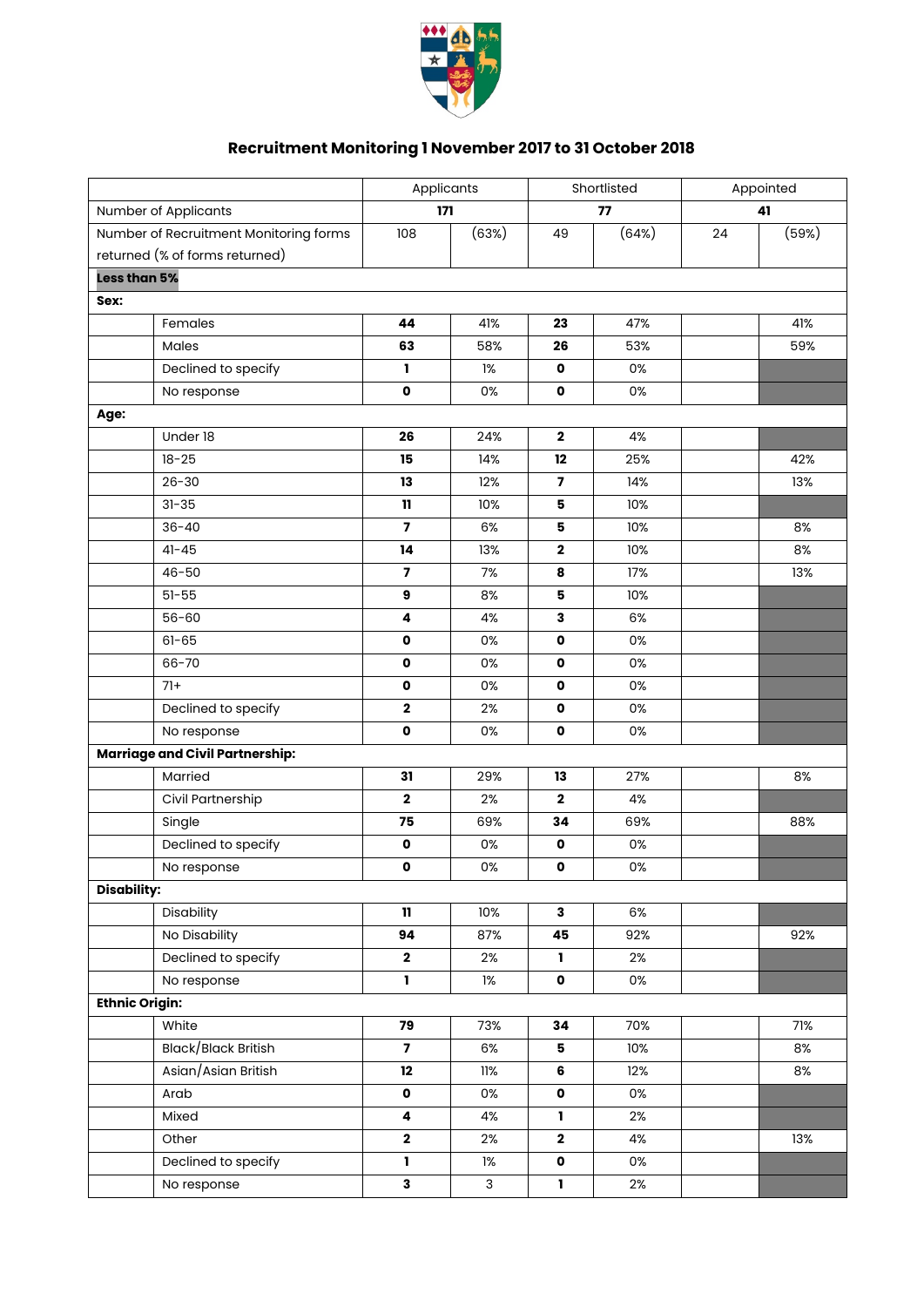

| <b>Pregnancy and Maternity:</b> |                                                       |                  |     |                         |     |     |
|---------------------------------|-------------------------------------------------------|------------------|-----|-------------------------|-----|-----|
|                                 | Pregnant                                              | 0                | 0%  | $\mathbf o$             | 0%  |     |
|                                 | Pregnant in last year                                 | 4                | 4%  | $\mathbf{2}$            | 4%  |     |
|                                 | Not Pregnant                                          | 84               | 77% | 38                      | 78% | 79% |
|                                 | Decline to specify                                    | I.               | 1%  | $\mathbf o$             | 0%  |     |
|                                 | No response                                           | 19               | 18% | 9                       | 18% | 17% |
| <b>Gender Reassignment:</b>     |                                                       |                  |     |                         |     |     |
|                                 | <b>No</b>                                             | 94               | 87% | 45                      | 92% | 88% |
|                                 | Yes                                                   | $\overline{ }$   | 6%  | $\mathbf{2}$            | 4%  | 8%  |
|                                 | Decline to specify                                    | I.               | 1%  | <sub>1</sub>            | 2%  |     |
|                                 | No response                                           | 6                | 6%  | I,                      | 2%  |     |
| <b>Sexual Orientation:</b>      |                                                       |                  |     |                         |     |     |
|                                 | Bisexual                                              | 4                | 4%  | 1                       | 2%  |     |
|                                 | Gay Man                                               | 4                | 4%  | $\mathbf 2$             | 4%  | 8%  |
|                                 | Gay Woman/Lesbian                                     | $\mathbf 0$      | 0%  | $\mathbf o$             | 0%  |     |
|                                 | Heterosexual                                          | 83               | 76% | 34                      | 70% | 59% |
|                                 | Other                                                 | 3                | 3%  | $\mathbf{3}$            | 6%  |     |
|                                 | Decline to specify                                    | 9                | 5%  | $\overline{\mathbf{z}}$ | 14% | 17% |
|                                 | No response                                           | 5                | 5%  | $\mathbf{2}$            | 4%  | 8%  |
|                                 | <b>Religion or Belief (including lack of belief):</b> |                  |     |                         |     |     |
|                                 | Atheism                                               | 26               | 24% | 13                      | 27% | 42% |
|                                 | <b>Buddhism</b>                                       | ı.               | 1%  | 0                       | 0%  |     |
|                                 | Christianity                                          | 50               | 46% | 19                      | 39% | 25% |
|                                 | Hinduism                                              | 0                | 0%  | $\mathbf o$             | 0%  |     |
|                                 | Islam                                                 | I.               | 1%  | I.                      | 2%  |     |
|                                 | Jainism                                               | I.               | 1%  | $\mathbf o$             | 0%  |     |
|                                 | Sikhism                                               | $\mathbf 0$      | 0%  | $\mathbf o$             | 0%  |     |
|                                 | Judaism                                               | I.               | 1%  | $\mathbf{o}$            | 0%  |     |
|                                 | Spiritualism                                          | 1                | 1%  | I,                      | 2%  |     |
|                                 | Other                                                 | $\boldsymbol{9}$ | 8%  | 5                       | 10% |     |
|                                 | Decline to specify                                    | 16               | 15% | $\boldsymbol{9}$        | 18% | 29% |
|                                 | No response                                           | $\mathbf 2$      | 2%  | 1                       | 2%  |     |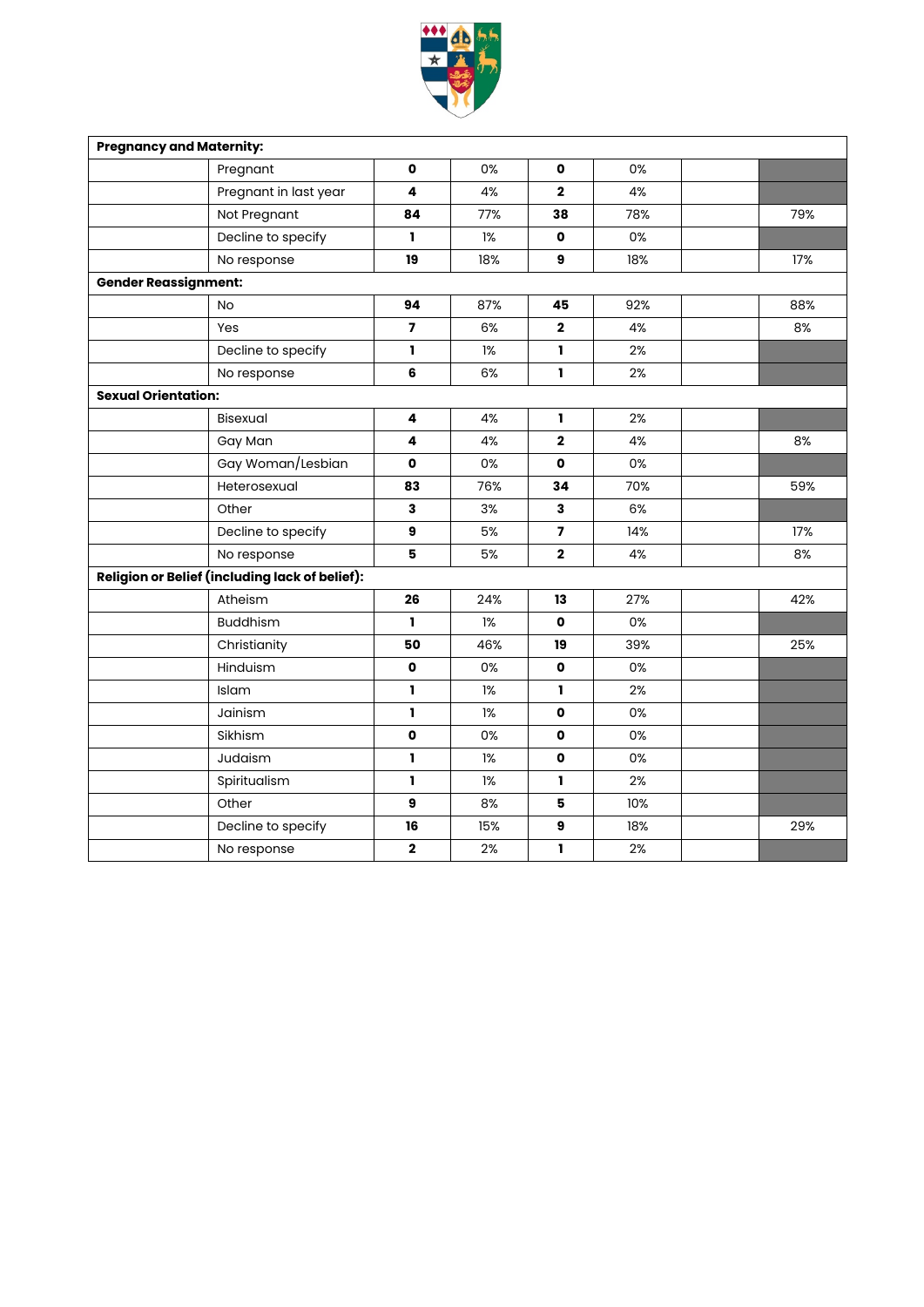

## **Recruitment Monitoring 1 November 2016 to 31 October 2017**

|                                        |                                | Applicants              |       | Shortlisted             |        | Appointed |        |
|----------------------------------------|--------------------------------|-------------------------|-------|-------------------------|--------|-----------|--------|
| Number of Applicants                   |                                | 385                     |       |                         | 109    | 34        |        |
| Number of Recruitment Monitoring forms |                                | 250                     | (65%) | 72                      | (66%)  | 23        | (70%)  |
|                                        | returned (% of forms returned) |                         |       |                         |        |           |        |
| Less Than 5%                           |                                |                         |       |                         |        |           |        |
| Sex:                                   |                                |                         |       |                         |        |           |        |
|                                        | Females                        | 100                     | 40%   | 27                      | 37.5%  |           | 30.43% |
|                                        | Males                          | 149                     | 59.6% | 39                      | 54.17% |           | 65.22% |
|                                        | Declined to specify            | $\pmb{\mathsf{o}}$      | 0%    | $\pmb{\mathsf{o}}$      | 0%     |           |        |
|                                        | No response                    | $\mathbf{I}$            | .4%   | 6                       | 8.33%  |           |        |
| Age:                                   |                                |                         |       |                         |        |           |        |
|                                        | Under 18                       | $\mathbf 2$             | .80%  | 0                       | 0%     |           |        |
|                                        | $18 - 25$                      | 29                      | 11.6% | 8                       | 11.11% |           | 13.04% |
|                                        | $26 - 30$                      | 39                      | 15.6% | 14                      | 19.44% |           | 26.08% |
|                                        | $31 - 35$                      | 51                      | 20.4% | 9                       | 12.50% |           | 17.39% |
|                                        | $36 - 40$                      | 37                      | 14.8% | $\mathbf{11}$           | 15.28% |           | 8.70%  |
|                                        | $41 - 45$                      | 29                      | 11.6% | $\overline{\mathbf{z}}$ | 9.72%  |           |        |
|                                        | $46 - 50$                      | 17                      | 6.8%  | 6                       | 8.33%  |           | 8.70%  |
|                                        | $51 - 55$                      | 22                      | 8.8%  | 11                      | 15.28% |           | 21.74% |
|                                        | $56 - 60$                      | 9                       | 3.6%  | $\mathbf 2$             | 2.78%  |           |        |
|                                        | $61 - 65$                      | 5                       | 2%    | L                       | 1.39%  |           |        |
|                                        | 66-70                          | $\mathbf{o}$            | 0%    | $\mathbf{o}$            | 0%     |           |        |
|                                        | $71+$                          | 0                       | 0%    | $\mathbf{o}$            | 0%     |           |        |
|                                        | Declined to specify            | 3                       | 1.2%  | L                       | 1.39%  |           |        |
|                                        | No response                    | $\overline{\mathbf{z}}$ | 2.8%  | $\mathbf 2$             | 2.78%  |           |        |
| <b>Marriage and Civil Partnership:</b> |                                |                         |       |                         |        |           |        |
|                                        | Married                        | 85                      | 34%   | 27                      | 37.50% |           | 26.09% |
|                                        | Civil Partnership              | 9                       | 3.6%  | 3                       | 4.17%  |           |        |
|                                        | Single                         | 148                     | 59.2% | 40                      | 55.55% |           | 69.56% |
|                                        | Declined to specify            | 6                       | 2.4%  | $\mathbf 2$             | 2.78%  |           |        |
|                                        | No response                    | $\mathbf 2$             | .8%   | $\mathbf o$             | 0%     |           |        |
| <b>Disability:</b>                     |                                |                         |       |                         |        |           |        |
|                                        | Disability                     | 20                      | 8%    | 12                      | 16.67% |           | 17.39% |
|                                        | No Disability                  | 217                     | 86.8% | 57                      | 79.16% |           | 82.61% |
|                                        | Declined to specify            | $\mathbf{11}$           | 4.4%  | 3                       | 4.17%  |           |        |
|                                        | No response                    | $\mathbf{2}$            | .8%   | $\mathbf{o}$            | 0%     |           |        |
| <b>Ethnic Origin:</b>                  |                                |                         |       |                         |        |           |        |
|                                        | White                          | 181                     | 72.4% | 53                      | 73.60% |           | 73.91% |
|                                        | Black/Black British            | $\overline{\mathbf{3}}$ | 1.2%  | $\mathbf 0$             | 0%     |           |        |
|                                        | Asian/Asian British            | 48                      | 19.2% | 12                      | 16.67% |           | 21.74% |
|                                        | Arab                           | $\mathbf 2$             | .8%   | 1                       | 1.39%  |           |        |
|                                        | Mixed                          | 9                       | 3.6%  | 3                       | 4.17%  |           |        |
|                                        | Other                          | 3                       | 1.2%  | $\mathbf{2}$            | 2.75%  |           |        |
|                                        | Declined to specify            | $\mathbf 2$             | .8%   | $\pmb{\mathsf{o}}$      | 0%     |           |        |
|                                        | No response                    | $\mathbf{2}$            | .8%   | $\mathbf{I}$            | 1.39%  |           |        |